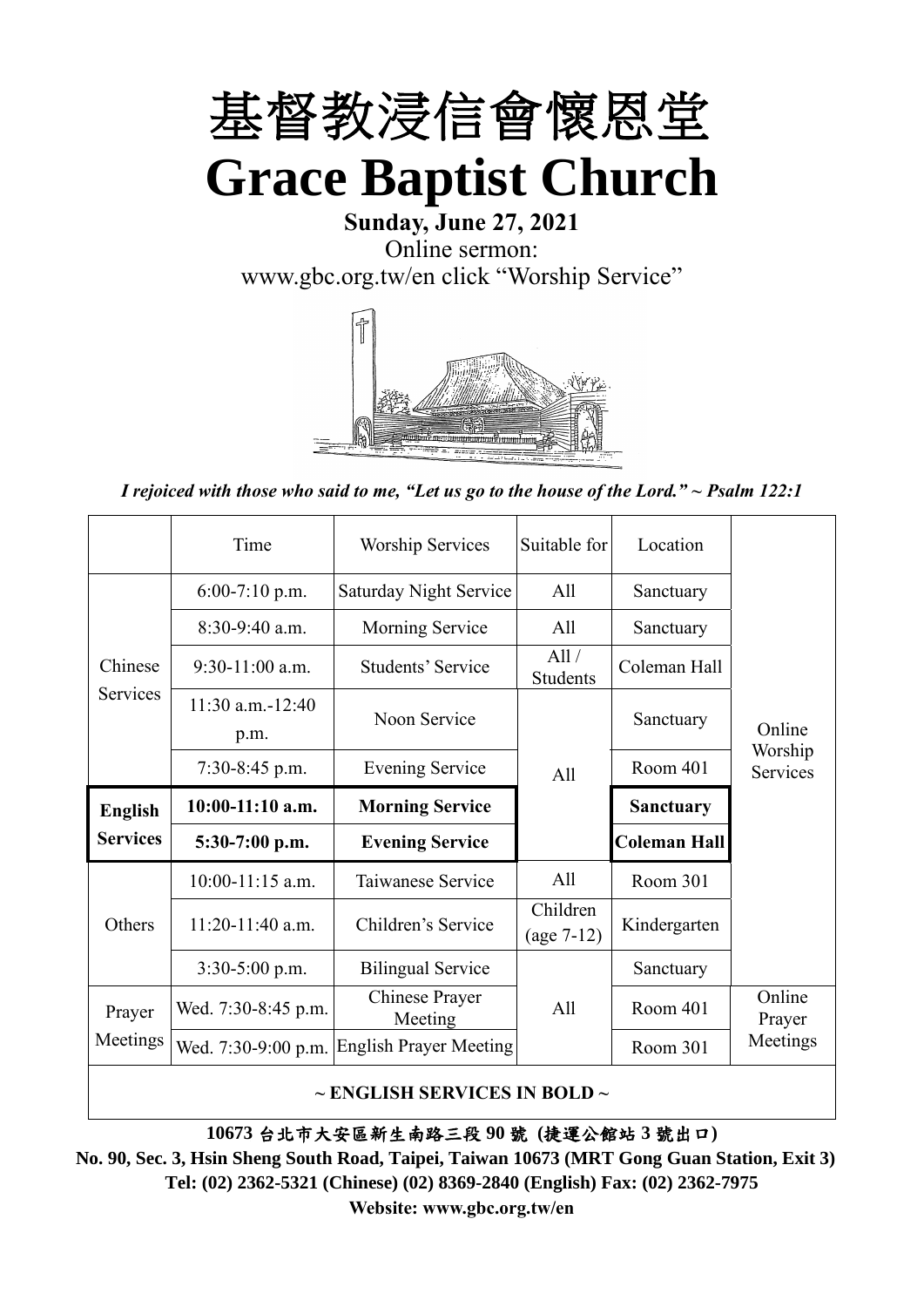#### **Welcome to Grace Baptist Church English Congregation. Thank you for choosing to worship with us and celebrate the glory of our Lord.**

|                          | Morning Worship Service – 10:00 a.m.                                                           |                      |
|--------------------------|------------------------------------------------------------------------------------------------|----------------------|
|                          | Sunday, June 27, 2021 (Online)                                                                 |                      |
| Prelude                  |                                                                                                | Monica Kong          |
| Greeting/Prayer          |                                                                                                |                      |
|                          | Worship through Music "Praise to the Lord, the Almighty (Joyful, Joyful)"<br>"Only a Holy God" | Minister Kevin Wang  |
| Pastoral Prayer          |                                                                                                | Pastor Nick Brideson |
| Worship through Music    | "Glorious"                                                                                     | Minister Kevin Wang  |
|                          | "Crown Him with Many Crowns"                                                                   |                      |
| <b>Offertory Prayer</b>  |                                                                                                | Pastor Nick Brideson |
| Tithes and Offerings     |                                                                                                |                      |
| Doxology                 |                                                                                                |                      |
| Pray for Our Church      |                                                                                                |                      |
| Special Music            | " $P_{Salm}$ 23"                                                                               | Hallel Singers Video |
| <b>Scripture Reading</b> | Revelation 2:18-29                                                                             | Pastor Nick Brideson |
| Message                  | <b>Strong in Purity</b>                                                                        |                      |
| <b>Response Song</b>     | "Turn Your Eyes upon Jesus"                                                                    |                      |
| Benediction              |                                                                                                |                      |
| Welcome                  |                                                                                                |                      |
| <b>Closing Song</b>      | "As the Lord Is with Us"                                                                       | Minister Kevin Wang  |
| Postlude                 |                                                                                                | Monica Kong          |
|                          |                                                                                                |                      |
|                          | LettosTV                                                                                       |                      |
|                          | Evening Worship Service - 5:30 p.m.                                                            |                      |
|                          | <b>Sunday, June 27, 2021</b>                                                                   |                      |
|                          | In accordance with CECC's recommendations for                                                  |                      |
|                          | preventing the spread of infectious disease,                                                   |                      |
|                          | we will live-stream the morning worship service.                                               |                      |
|                          |                                                                                                |                      |
|                          | For those who regularly worship with us at $5:30$                                              |                      |
|                          | p.m., we invite you to use the recorded live-stream                                            |                      |
|                          | of the 10:00 a.m. service to worship with us.                                                  |                      |
|                          | For a link to the recording, please visit:                                                     |                      |
|                          | https://www.gbc.org.tw/en/index.php/livestream/                                                |                      |
|                          |                                                                                                |                      |
|                          |                                                                                                |                      |

#### **Our Vision Is to Spread the Gospel**

To achieve this, we aim:

- ⚫ To become a house of prayer
- ⚫ Through prayer, to build the body of Christ
- ⚫ From the body, to do the work of mission in Taipei, Taiwan, and neighboring countries *"but you will receive power when the Holy Spirit has come upon you; and you shall be My witnesses both in Jerusalem, and in all Judea and Samaria, and even to the remotest part of the earth." -* Acts 1:8 (NASB)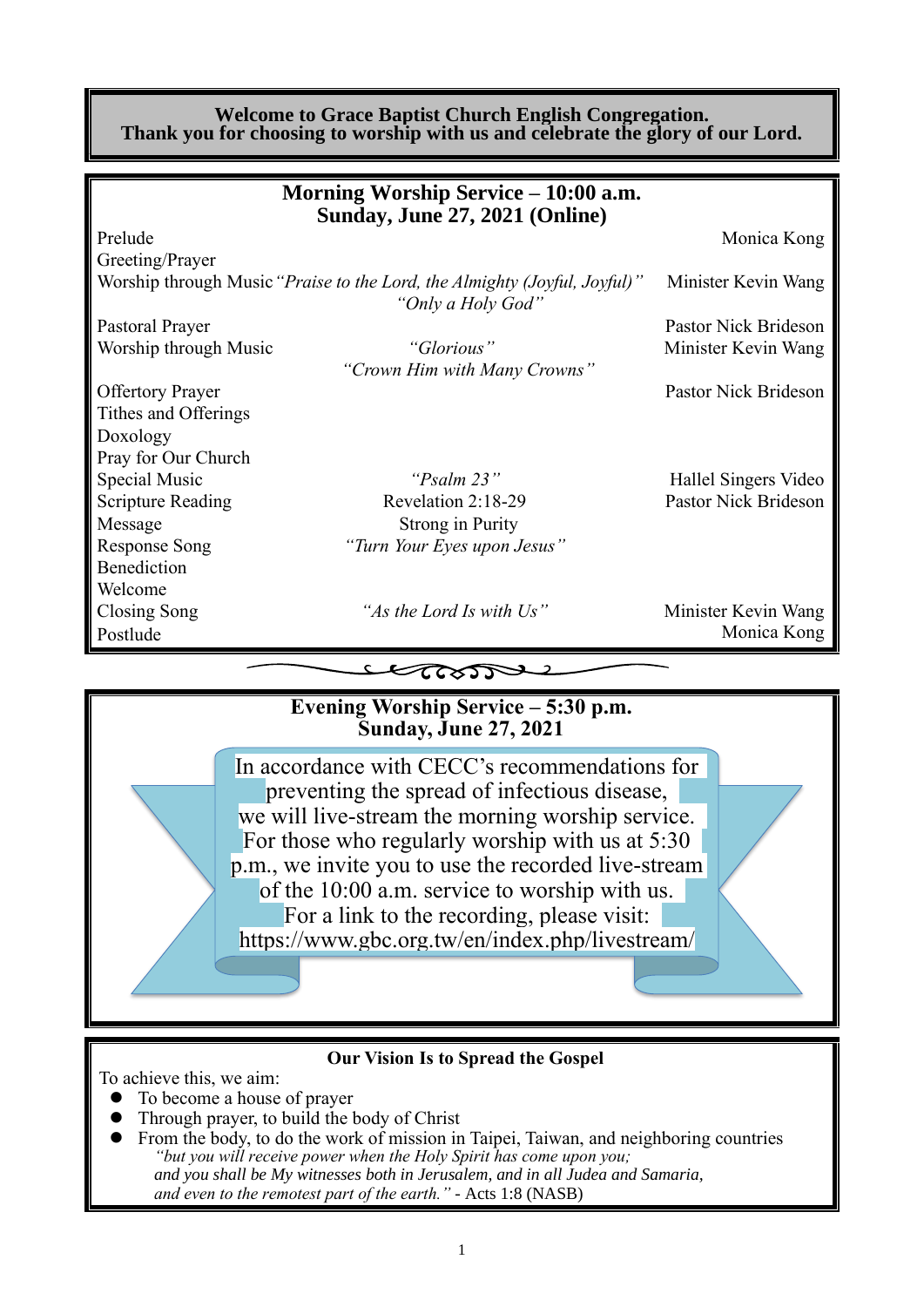# **Sermon Topic: Strong in Purity Scripture: Revelation 2:18-29**

## **Speaker: Pastor Nick Brideson June 27, 2021**

### **Scripture: Revelation 2:18-29 (NASB)**

<sup>18</sup> "And to the angel of the church in Thyatira write:

The Son of God, who has eyes like a flame of fire, and His feet are like burnished bronze, says this:

<sup>19</sup> 'I know your deeds, and your love and faith and service and perseverance, and that your deeds of late are greater than at first. <sup>20</sup> 'But I have this against you, that you tolerate the woman Jezebel, who calls herself a prophetess, and she teaches and leads My bond-servants astray so that they commit acts of immorality and eat things sacrificed to idols. <sup>21</sup> 'I gave her time to repent, and she does not want to repent of her immorality. <sup>22</sup> 'Behold, I will throw her on a bed of sickness, and those who commit adultery with her into great tribulation, unless they repent of her deeds. <sup>23</sup> 'And I will kill her children with pestilence, and all the churches will know that I am He who searches the minds and hearts; and I will give to each one of you according to your deeds. <sup>24</sup> 'But I say to you, the rest who are in Thyatira, who do not hold this teaching, who have not known the deep things of Satan, as they call them-I place no other burden on you. <sup>25</sup> 'Nevertheless what you have, hold fast until I come. <sup>26</sup> 'He who overcomes, and he who keeps My deeds until the end, TO HIM I WILL GIVE AUTHORITY OVER THE NATIONS; <sup>27</sup> AND HE SHALL RULE THEM WITH A ROD OF IRON, AS THE VESSELS OF THE POTTER ARE BROKEN TO PIECES, as I also have received authority from My Father;  $^{28}$  and I will give him the morning star.  $^{29}$  He who has an ear, let him hear what the Spirit says to the churches.'

**Notes:**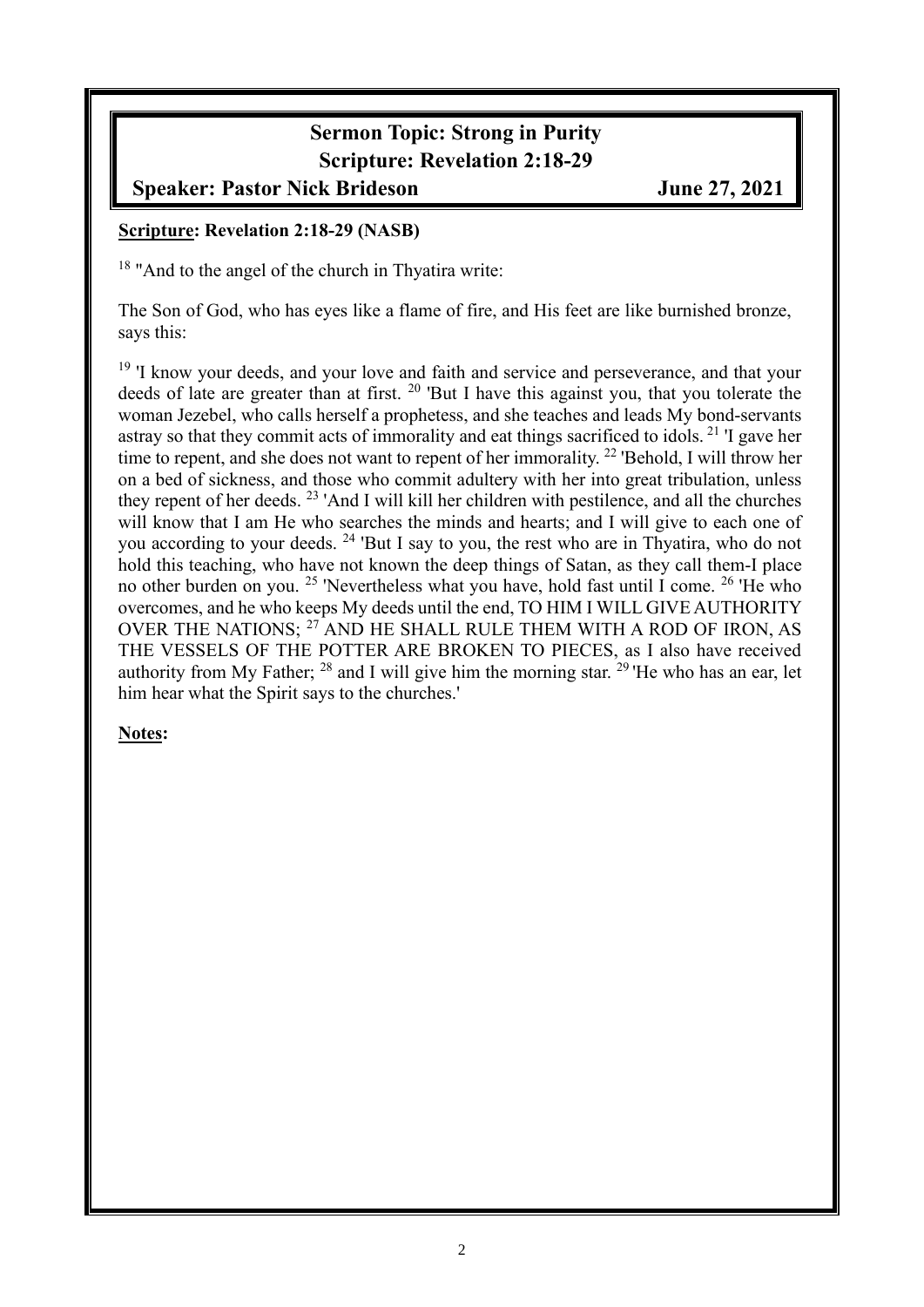## **Wednesday Night Prayer Meeting**

*"My house shall be called a house of prayer" (Matthew 21:13)*

Let us be a church of prayer. We normally meet 7:30 - 9:00 p.m. every Wednesday in GBC Room 301. However, due to COVID-19, the English prayer meeting will use Zoom from now until after **July 12**. Please send an email to ecprayerteam@gbc.org.tw if you are interested in joining the Zoom prayer meeting or if you have a prayer request.

| 1st Week                                | 2nd Week | 3rd Week        | 4th Week | 5th Week         |
|-----------------------------------------|----------|-----------------|----------|------------------|
| Caring/Healing/Families Church Ministry |          | <b>Missions</b> | The Lost | <b>The World</b> |

## **Young Adults Fellowship – via Google Meet on July 3**

Young Adults Fellowship is for young adults from the age of 20-35 to study God's Word and fellowship together. It regularly meets 1st and 3rd Saturdays from 4:30 to 6:00 p.m. at WanFu 22 (next to GBC building); however, it now meets online via Google Meet (until further notice). The next meeting is this coming Saturday, on **July 3**.



Contact Minister Kevin Wang for how to join the fellowship at: [kevin@gbc.org.tw.](mailto:kevin@gbc.org.tw)

# **COVID-19 Guidelines**

Taiwan has recently had local transmission cases of COVID-19. To show love and support for the society God has put us in, we ask that you abide by the following:

- 1. All meetings in GBC are either cancelled or will continue online until after **July 12**.
- 2. Online English Morning Worship Service will be at the usual time (10:00 am.) Evening service is cancelled.
- 3. Wednesday night prayer meeting is at the usual time  $7:30 - 9:00$  p.m. but only using Zoom. (To join, email to: ecprayerteam@gbc.org.tw)
- 4. Enter GBC only for specific reasons or by appointment.
- 5. Groups meeting in people's homes must abide by government restrictions and are encouraged to meet online.

## **Please:**



- Be careful about your health and the health of others.
- Wear a mask. Check temperature. Wash hands frequently.
- See a doctor and stay home if you have a fever and/or cough.
- Pray for Taiwan and other countries.
- Join GBC's online worship service: www.gbc.org.tw/en

#### **Please Note:**

- Many classes and small groups are meeting online. Please check page 6 for leader's contact email to join.
- Orphanage visits today and on July 11 are cancelled.
- Lord's Supper in July will be postponed.
- No July 25 baptism service. (July baptisms will be combined with October baptisms.)

## **Sisters Small Group**

Sisters Small Group is an online small group for young women between the ages of 20 and 35. The group meets on Thursday evenings at 7:30 PM. We worship the Lord, study God's word, support and pray for each other. If interested in joining the small group, please contact Johanna Ferng at [joeym.vanderwerf@gmail.com.](mailto:joeym.vanderwerf@gmail.com)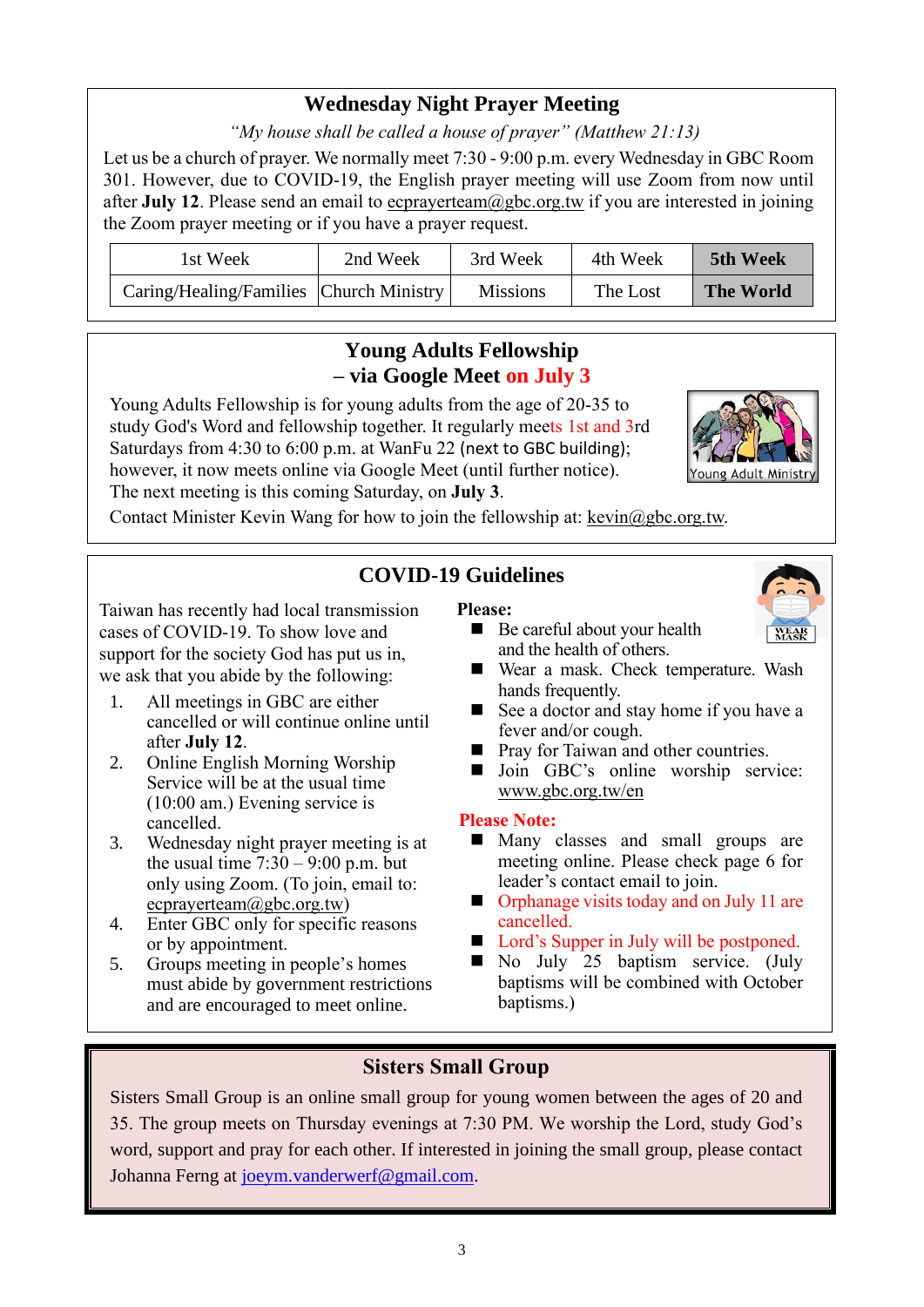## **Little Donkey Fellowship in July (in Chinese)**

Meeting time: Saturday, July; 10:00 a.m. to 12:00 noon

Speaker: OMF coworker (in Chinese)

Topic: **Surviving in Taiwan** (What dream do you want to pursue after leaving your home country and going abroad? What unexpected things will you have to face when working and living in an unfamiliar country? Let us experience what "she" will share!)

Meet Online. Registration is required using procedure below:

- 1. Please register through this link: <https://forms.gle/14ob3SGAwgP1zxY77>
- 2. Or scan the QR code provided to register
- 3. Upon receiving the registration, we will send you a Google MEET confirmation before July 2 for you to join



## **2021 VBS to Be Held Online – Registering Children Now** *"CONCRETE & CRANES - Building on the Love of Jesus"*

2021 Vacation Bible School will be held as planned from 12 to 16 July but, because of the pandemic, **it will be held online**.

The VBS will function in the same way as a physical camp with Bible story site, missions site, music site, and craft site. To do this, the materials will be sent out before the camp and an online link will be sent out each day to registered students. The total meeting time each day of the camp will not be more than 1.5 hours.

**For children:** 2nd ~ 7th grade after the summer vacation this year

**Cost:** 400 NT per child **Deadline for registration:** When the registrations are full

### **To register:**

- 1. Pay by bank transfer or remittance (see remittance information box).
- 2. Scan the **QR Code** provided to register.
- 3. Fill in the last five digits of your bank account number during registration.
- 4. After the registration is completed, you will receive a confirmation email within three working days (that is, not Saturdays, Sundays, or national holidays). If you do not receive the email, please contact us
- **Contact:** email vbs2021@gbc.org.tw or call the church front desk at 2362-5321, extension 100.

## **Remittance Information**

*(This account is only for this VBS camp. If you want to make an offering to GBC, please use other accounts.)*

**Account name:** GRACE BAPTIST CHURCH **Code:** 008

**Bank:** HUA NAN COMMERCIAL BANK. LTD. GONG GUAN BRANCH

**Account number:** 118-20-052922-0



# **GBC Night Prayer (**懷恩晚禱**)**

During the time that GBC is closed for physical meetings, Senior Pastor Peter Wu and his wife Cindy are leading the GBC family to pray via video for the COVID-19 situation and for the needs of people during this difficult time.

Pastor Wu and his wife invite you to go to the GBC Chinese website main page, https://www.gbc.org.tw, to watch the video and pray with them (and with many others online) to seek God's mercy together. The prayer video is in Chinese and is posted at 9:00 p.m. every night except Wednesday, but you can watch it anytime.

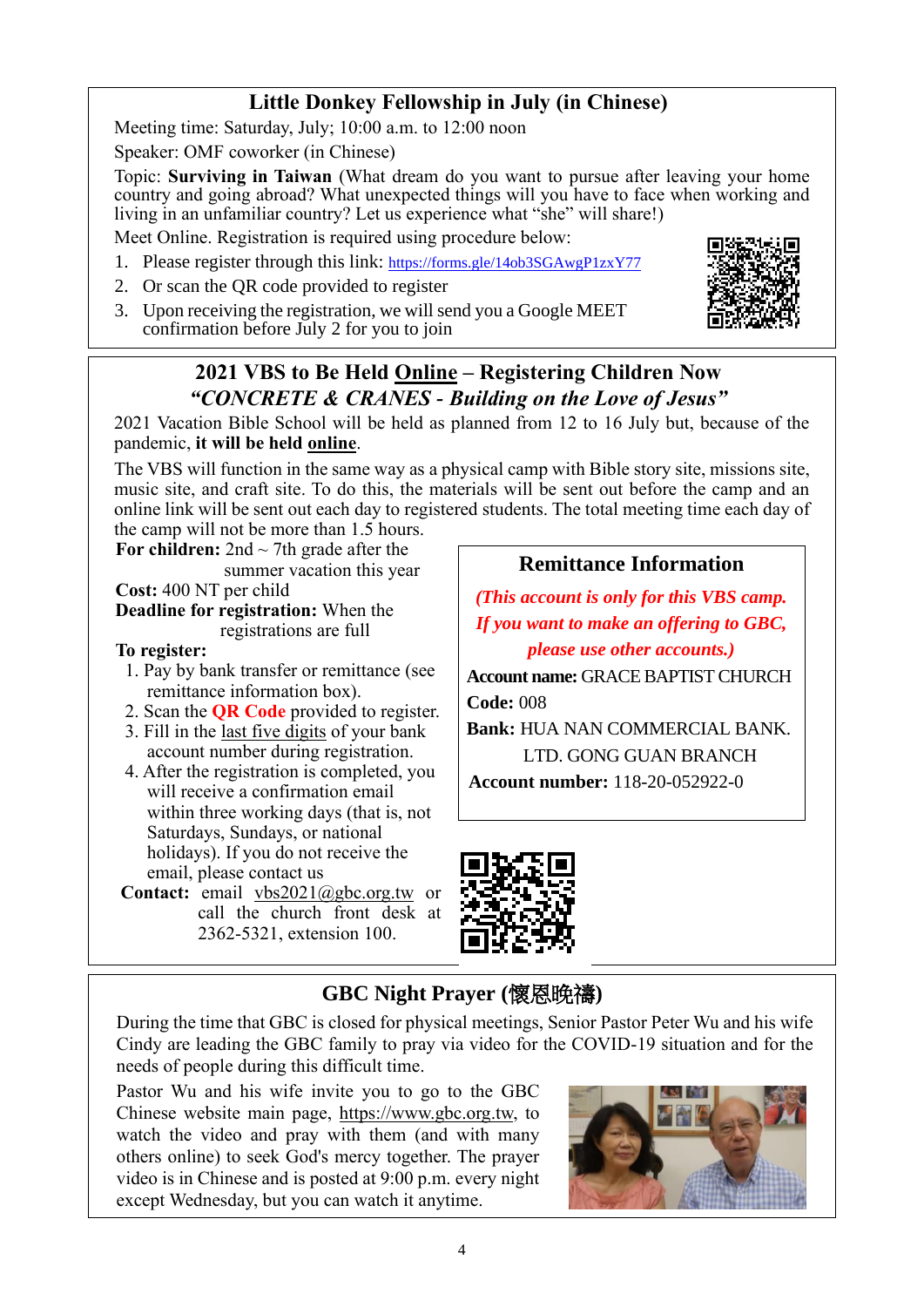## **Mabuhay Fellowship**

Following GBC's COVID-19 guidelines, the Mabuhay Fellowship will temporarily suspend its 2 p.m. Tagalog prayer meeting and Bible study in Room B05 till July 12. Let's continue to be prayerful and watchful.



The Mabuhay Fellowship comprises Filipinos aiming to share God's love and light through worship, prayer, Bible study, fellowship, gospel sharing, and ministry.

|                                 |                               | <b>English Congregation Leaders</b>       |                               |                           |
|---------------------------------|-------------------------------|-------------------------------------------|-------------------------------|---------------------------|
|                                 |                               | English Pastor: Nick Brideson             |                               |                           |
| Pastor Nick Brideson            | Minister Priscilla Liao       |                                           | Minister Kevin Wang           |                           |
| Adult Education<br>/Mission     | AM Worship                    | Children's<br>Education/Caring            | PM Worship                    | Youth/Fellowship          |
| <b>Adult Education</b>          | <b>Morning Music</b>          | <b>Cryroom Children's</b>                 | <b>Evening Music Team</b>     | <b>Trinity Youth</b>      |
| Nick Brideson                   | Cherrie Gow Lim               | <b>Care Ministry</b>                      | Alex Chen                     | (Grade 7 and above)       |
| nick@gbc.org.tw                 | cvgow@yahoo.com               | Abby Tu                                   | gbceworshipteam@gmail.com     | Grant & Kirsten           |
| <b>Foreign Mission:</b>         | <b>Morning Greeters</b>       | abbbytu@gmail.com                         | <b>Evening Greeters</b>       | <b>Burgess</b>            |
| <b>Medical/Dental Team</b>      | Chien Ferng                   | <b>AWANA Preschool</b>                    | Vicky Kuo                     | grantburgess@live.co.za   |
| Armand Lim                      | cferng@gmail.com              | Joanna Peng                               | asiaglobe999@gmail.com        | <b>Mabuhay Fellowship</b> |
| rmanlim@yahoo.com               | <b>Adult Choir</b>            | Joanna1285@hotmail.com Evening Multimedia |                               | Ava Zamora                |
| <b>VBS</b> Team                 | <b>Hand Bell Choir</b>        | <b>AWANA Spark Group</b>                  | <b>Grant Burgess</b>          | avazam@yahoo.com          |
| Priscilla Liao                  | Juliet Jao                    | Crystal Turner                            | grantburgess@live.co.za       | <b>Young Adults</b>       |
| priscilla@gbc.org.tw            | lenyinjao@gmail.com           | elisayeh@yahoo.com                        | <b>Evening Tea / Baptism</b>  | Fellowship                |
| <b>Taiwan Mission:</b>          | <b>Hallel Singers</b>         | <b>AWANA T&amp;T Group</b>                | <b>Celebration Fellowship</b> | Kevin Wang                |
| <b>TaiTung Team</b>             | Cherrie Gow Lim               | Ming Lai                                  | Michelle Cheng                | kevin@gbc.org.tw          |
| Cherrie Gow Lim                 | cvgow@yahoo.com               | minglai88@gmail.com                       | yealincheng@yahoo.com         | <b>Small Groups</b>       |
| cvgow@yahoo.com                 | <b>Morning Fellowship Tea</b> | <b>Prayer Ministry</b>                    | <b>Baptism Support</b>        | Youth                     |
| <b>Orphanage Ministry</b>       | Yuri Shih                     | Priscilla Liao                            | Aline Kao                     | Students                  |
| Julie Chen                      | yuchen phone@hotmail.com      | priscilla@gbc.org.tw                      | aline@gbc.org.tw              | Parenting                 |
| yuling0914@gmail.com            | <b>Morning Multimedia</b>     | <b>Hospital Visitation</b>                |                               |                           |
| <b>NTU Friday English</b>       | Vicky Lin                     | Amanda Lou                                |                               |                           |
| <b>Conversation Group</b>       | gbcmorningmedia@gmail.com     | lou.amanda@gmail.com                      |                               |                           |
| Roy Treurnicht                  |                               | <b>Small Groups</b>                       |                               |                           |
| gbcecntuclass@gmail.com         |                               | Women                                     |                               |                           |
| <b>Ethiopian Students Group</b> |                               | General                                   |                               |                           |
| Abex Tesfaye                    |                               | Ministry                                  |                               |                           |
| abex98@gmail.com                |                               |                                           |                               |                           |
| <b>Secretarial staff</b>        |                               | <b>Deacon</b>                             |                               | <b>Alternate Deacon</b>   |
| SueJenny Hsu                    | Aline Kao                     | Michael Huang                             |                               | Armand Lim                |

suejenny@gbc.org.tw

aline@gbc.org.tw

mhuang500@yahoo.com

rmanlim@yahoo.com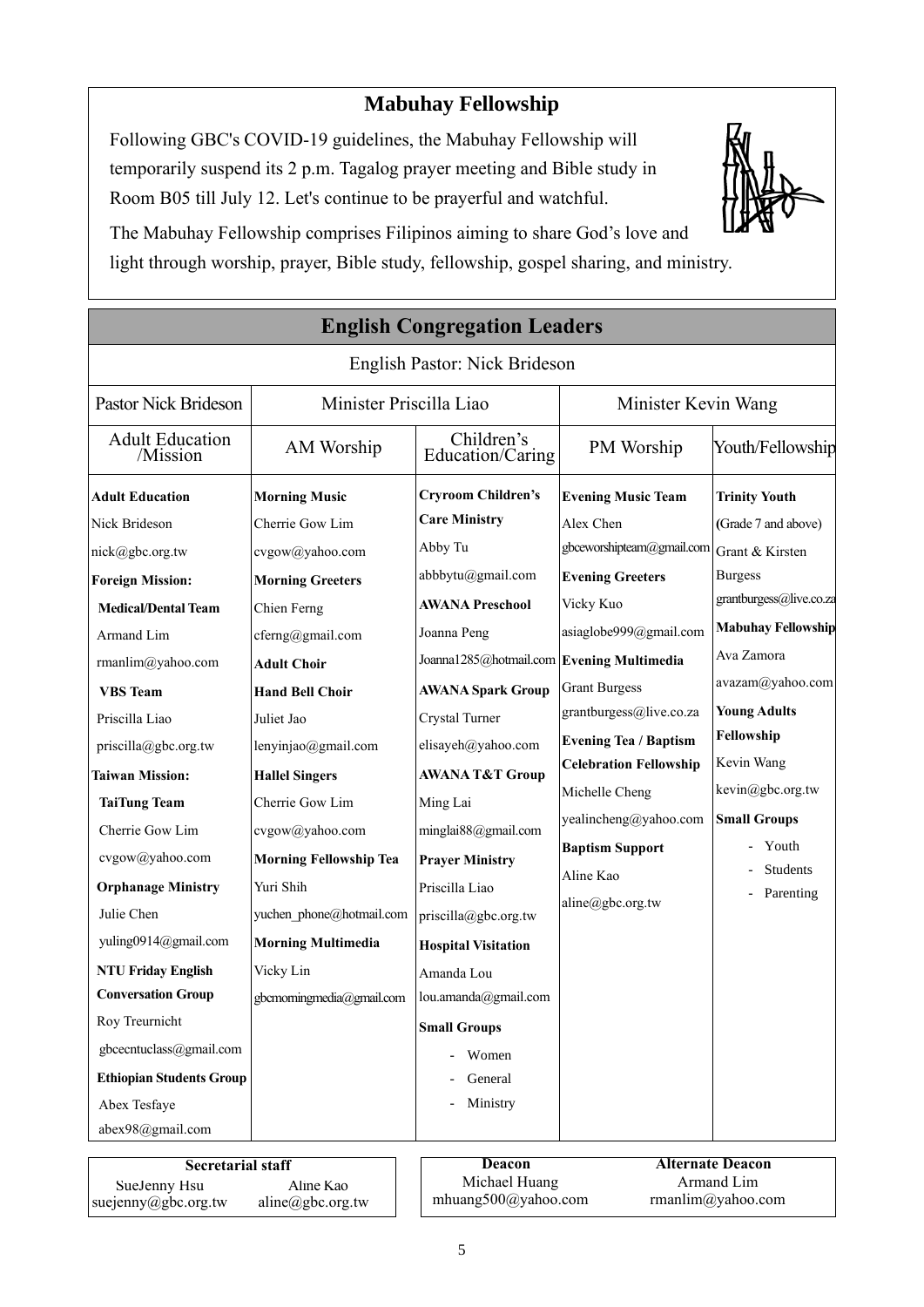#### . . . . ------. . . . . . Ĩ 1 Due to the COVID-19 situation, all Sunday classes are cancelled or online until  $\blacksquare$  $\mathbf{I}$ June 28. For information on online classes, contact the teacher by email below. J

|                                                  |                                                  | <b>★★ Sunday School Information ★★</b>                                                                                                                                                                                                                                                                      |                     | Meeting time                                                             |
|--------------------------------------------------|--------------------------------------------------|-------------------------------------------------------------------------------------------------------------------------------------------------------------------------------------------------------------------------------------------------------------------------------------------------------------|---------------------|--------------------------------------------------------------------------|
|                                                  | <b>Class</b>                                     |                                                                                                                                                                                                                                                                                                             | Time & Room         | changes<br>are marked                                                    |
|                                                  | <b>Beginning Christian Life</b>                  |                                                                                                                                                                                                                                                                                                             |                     | with "*"                                                                 |
|                                                  | Alpha – New and non-Christians                   |                                                                                                                                                                                                                                                                                                             |                     |                                                                          |
|                                                  | Christianity 101 - required for baptism          | 11:30 a.m.                                                                                                                                                                                                                                                                                                  |                     | yuchen_phone@hotmail.com                                                 |
| <b>Maturing Christians</b>                       |                                                  |                                                                                                                                                                                                                                                                                                             |                     |                                                                          |
| <b>Bible Studies for Life</b>                    |                                                  | $9:00$ a.m. class:<br>- Chien Ferng (cferng@gmail.com<br>11:30 a.m. classes:<br>- Ava Zamora (avazam@yahoo.com)<br>- Chien Ferng (cferng@gmail.com)<br>- Kevin Hartman ( <u>lou.amanda@gmail.com)</u><br>- Roy Treurnicht ( <u>roytreur@gmail.com)</u><br>4:00 p.m. class:<br>- Amy Wang (aline@gbc.org.tw) |                     |                                                                          |
| <b>Developing Leaders</b>                        |                                                  |                                                                                                                                                                                                                                                                                                             |                     |                                                                          |
| <b>Bible Interpretation</b>                      |                                                  | $*1:30 - 2:30$ p.m.                                                                                                                                                                                                                                                                                         | ross.hohl@gmail.com |                                                                          |
|                                                  | Youth: Grade 7 and above                         |                                                                                                                                                                                                                                                                                                             |                     |                                                                          |
| <b>Bible Studies for Life</b><br><b>Children</b> |                                                  | *11:45 a.m. - 12:45 p.m.                                                                                                                                                                                                                                                                                    | kevin@gbc.org.tw    |                                                                          |
|                                                  | Nursery - Age 3 and under                        | $11:20$ a.m. $-12:50$ p.m.                                                                                                                                                                                                                                                                                  |                     |                                                                          |
| Preschool - Age 3 to 5                           |                                                  | 11:40 a.m. $- 12:40$ p.m.                                                                                                                                                                                                                                                                                   |                     |                                                                          |
|                                                  | AWANA - Kindergarten $(\pm \text{H})$ to Grade 6 | 11:30 a.m. $-1:00$ p.m.                                                                                                                                                                                                                                                                                     | minglai88@gmail.com |                                                                          |
|                                                  |                                                  | $\star \star$ Fellowships – Join a fellowship directly $\star \star$                                                                                                                                                                                                                                        |                     |                                                                          |
|                                                  | Fellowship                                       | <b>Time</b>                                                                                                                                                                                                                                                                                                 |                     | <b>Location</b>                                                          |
| Mabuhay                                          |                                                  | Sundays 2:00 - 4:00 p.m.                                                                                                                                                                                                                                                                                    |                     | <b>B05</b>                                                               |
|                                                  | Young Adults (20 - 35 y.o.)                      | $1st$ & 3 <sup>rd</sup> Saturdays 4:30 - 6:00 p.m.                                                                                                                                                                                                                                                          |                     | WanFu 22                                                                 |
|                                                  |                                                  | <b>★★ Small Groups – Contact the leader to join ★★</b>                                                                                                                                                                                                                                                      |                     |                                                                          |
| <b>Type</b>                                      | <b>Name</b>                                      | Day/Time                                                                                                                                                                                                                                                                                                    |                     | <b>Location/Contact Emails</b>                                           |
|                                                  | NTU Friday English<br>Conversation Group         | Friday<br>12:20 - 1:10 pm                                                                                                                                                                                                                                                                                   |                     | <b>NTU</b><br>roytreur@gmail.com                                         |
| Students                                         | <b>International Students Group</b>              | Friday                                                                                                                                                                                                                                                                                                      |                     | WanFu 22A                                                                |
| Language/                                        |                                                  | $7:30 - 9:00 \text{ pm}$<br>Sunday                                                                                                                                                                                                                                                                          |                     | cesaledro57@gmail.com<br>Room 307                                        |
| Nationality                                      | <b>Ethiopian Students Group</b>                  | $7:00 - 9:00 \text{ pm}$                                                                                                                                                                                                                                                                                    |                     | $abex98$ @gmail.com                                                      |
| Parenting                                        | Parenting Group                                  | $2nd$ & 4 <sup>th</sup> Sunday<br>11:30 am - 12:30 pm                                                                                                                                                                                                                                                       |                     | GBC Room 402<br>rod syverson@hotmail.com                                 |
| Women                                            | <b>Sisters Small Group</b>                       | Thursday<br>$7:30$ pm                                                                                                                                                                                                                                                                                       |                     | joeym.vanderwerf@gmail.com                                               |
|                                                  | Salt & Light                                     | Sunday<br>$1:30 - 3:00$ pm                                                                                                                                                                                                                                                                                  |                     | <b>GBC</b> Mount of Olives Room<br>paulhan2908@gmail.com                 |
|                                                  | <b>Bilingual Interpretation Group</b>            | Sunday<br>$3:00 - 5:00 \text{ pm}$                                                                                                                                                                                                                                                                          |                     | GBC Room 303<br>$cfindler(a)$ yahoo.com                                  |
|                                                  | Crown of Beauty                                  | Saturday<br>$2:00 - 4:00$ pm                                                                                                                                                                                                                                                                                |                     | <b>GBC</b> Mount of Olives Room<br>clemence $4261$ ( <i>a</i> )gmail.com |
| General                                          | Thursday Night Bible<br><b>Study Group</b>       | Thursday<br>$7:30 - 9:00$ pm                                                                                                                                                                                                                                                                                |                     | GBC Room 301<br>rod syverson@hotmail.com                                 |
|                                                  | NanGang Bible<br>Study Group                     | Friday<br>$7:00 - 9:30$ pm                                                                                                                                                                                                                                                                                  |                     | <b>NanGang</b>                                                           |
|                                                  | YungHe Bible Study Group                         | *Saturday                                                                                                                                                                                                                                                                                                   |                     | sagitamaria@gmail.com                                                    |
|                                                  | HsinChu Bible Study Group                        | 7:00 - 8:30 pm<br>Friday<br>$7:30 - 8:45$ pm                                                                                                                                                                                                                                                                |                     | yedukondaluster@gmail.com<br><b>HsinChu</b><br>rmanlim@yahoo.com         |
| Ministry                                         | <b>Hospital Visitation Group</b>                 | Thursday<br>$1:30 - 2:30$ pm                                                                                                                                                                                                                                                                                |                     | Near GBC<br>lou.amanda@gmail.com                                         |